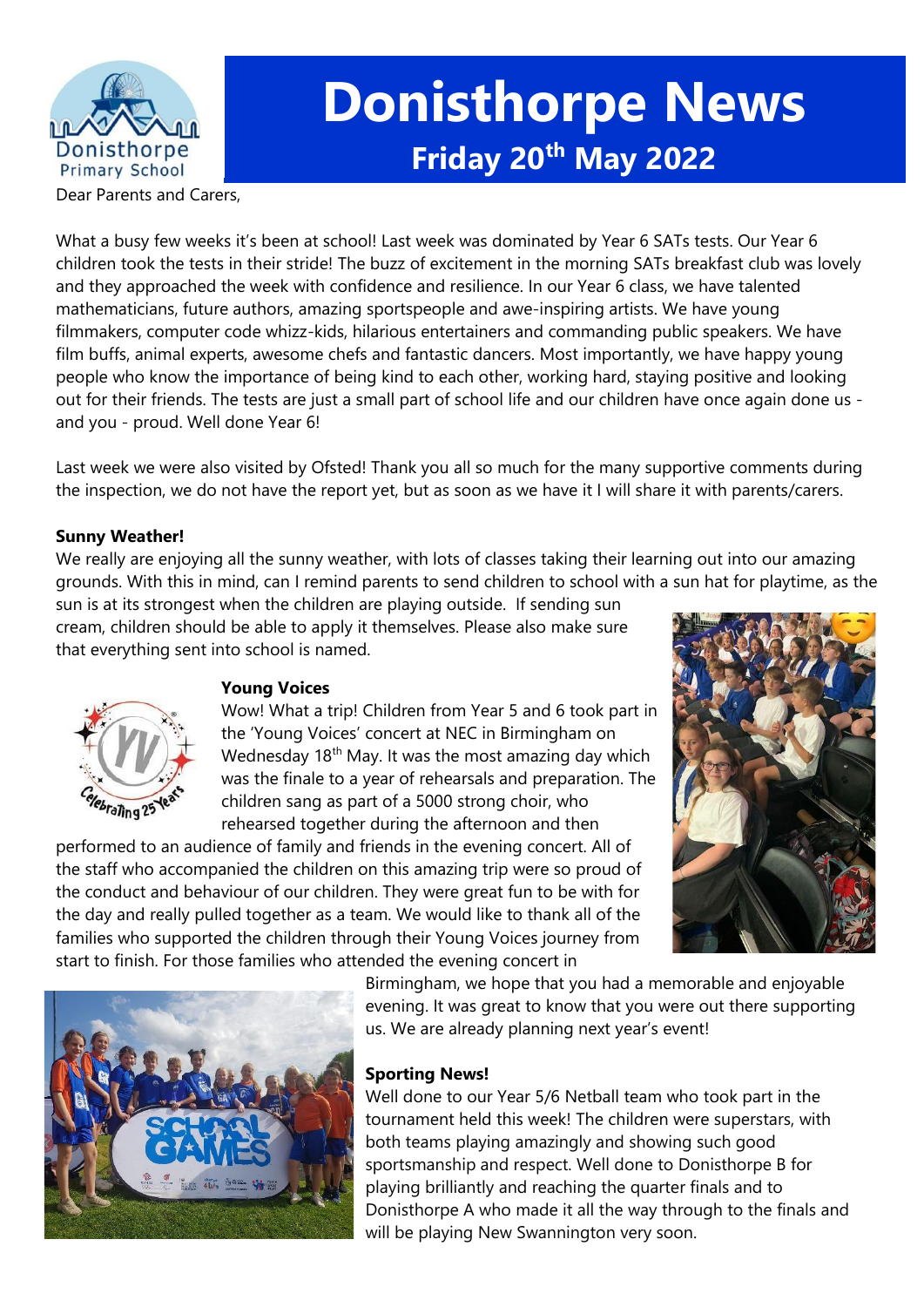#### **Rising costs**

We cannot escape the fact that costs are rising for all of us at the moment. As a school we are also feeling the pinch with the increased costs of resources, utilities and food. If you are struggling financially- you could be eligible for funding for us to use to support your child in school.

#### **If your child is eligible for 'free school meals' and you register them for this, we'll receive extra funding called 'pupil premium'. We use this extra money to improve the educational provision and resources at the school.**

#### **What is pupil premium funding?**

Pupil premium funding from the government is given to schools to help pupils achieve their best regardless of their background or financial situation. It's provided for pupils who:

- Are registered for free school meals
- Have been registered for free school meals at any point in the past 6 years
- Are, or have been, in care
- Have parents in the armed forces

At Donisthorpe Primary School we get an extra £1,345 funding from the government for every eligible pupil who is registered for free school meals. This extra money makes a real difference to the quality of education we offer

For example, we've previously used pupil premium funding for:

- Educational provision/resources
- Academic interventions
- Wellbeing and self-esteem building interventions
- Support towards costs of trips and residentials
- Support towards costs of school uniform

# **Is my child eligible for free school meals?**

Your child might be eligible if you access:

- Income Support
- Income-based Jobseeker's Allowance or Employment and Support Allowance
- Support under part VI of the Immigration and Asylum Act 1999
- The guaranteed element of Pension Credit
- Child Tax Credit (provided you're not also entitled to Working Tax Credit and have an annual gross income of no more than £16,190)
- Working Tax Credit run-on
- Universal Credit, provided you have an annual net earned income not exceeding £7,400 (£616.67 per month)

Please pop into the school office if you think you might be eligible to find out more about how to apply. If you need any other assistance, please see me and I will be able to signpost you to other services and support.

#### **School dinner costs**

Unfortunately, the impact of rising costs means that we will be putting up the cost of school meals from the Autumn Term. **The new cost will be £2.50 per day, £12.50 per week starting from when school reopens in August.**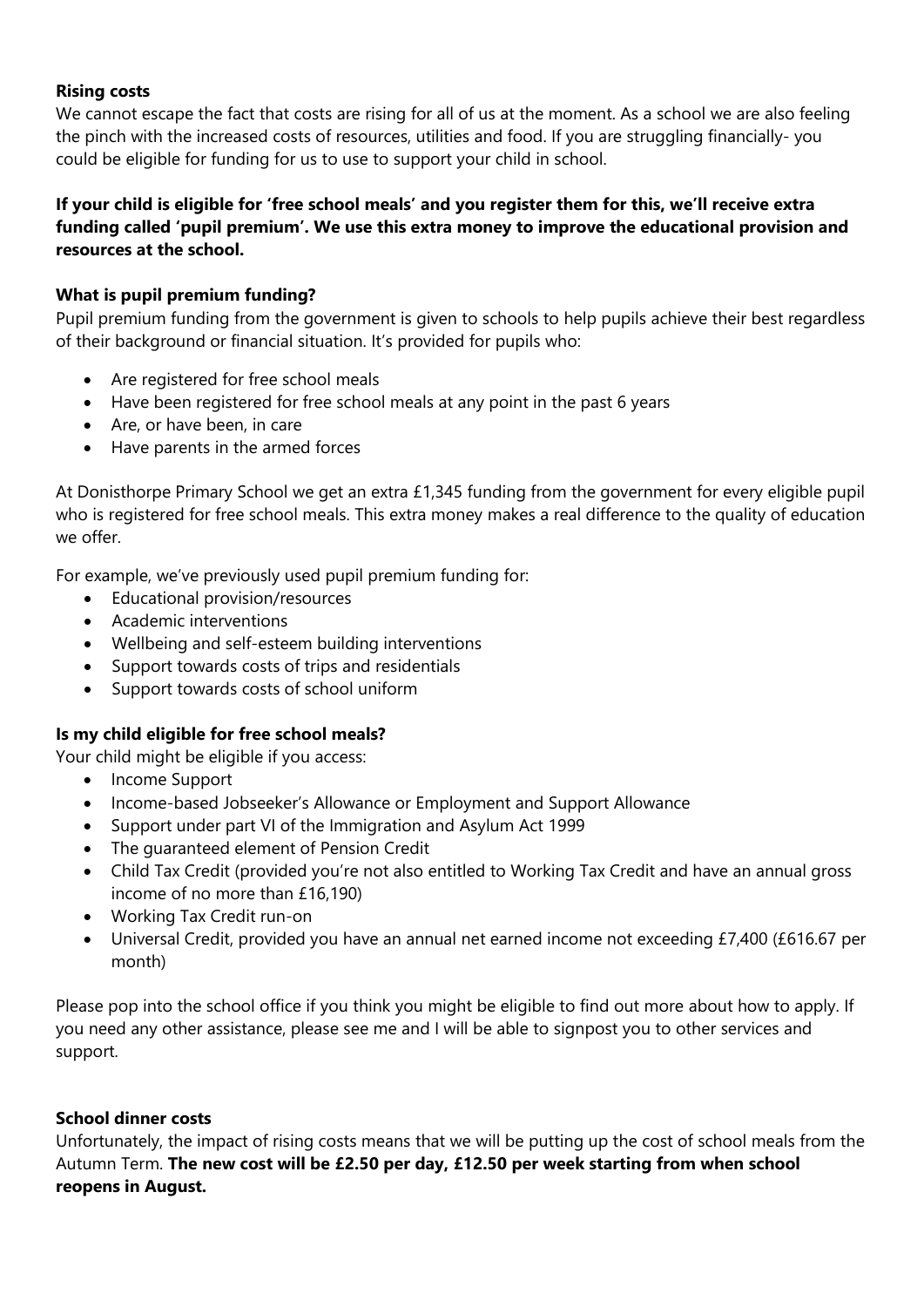# **School trips**

Post Covid, teachers have been keen to orgainse trips and visits for their classes, however although the costs of entry to visitor attractions has not increased significantly, the cost of coaches has rocketed due to the high price of diesel/petrol. This may mean that trips may have to be cancelled if we receive insufficient parent contributions. We will endeavour to give as much notice as possible to parents for trips and visits for the next academic year.

# **Sad Goodbye**

We are really sad to announce that Mrs Eaton our wonderful LSA and ELSA support has been offered an exciting new opportunity at Ivanhoe College and will be leaving us after half term. We will all be really sad to see her go and would like to thank her for all of her hard work whilst at Donisthorpe. We wish you well in the future Mrs Eaton.

# **Parking issues**

Yet again local residents have expressed concerns to me about illegal and unsafe parking around school drop off and collection times. Local residents say they are unable to leave their homes in the morning as cars continue to be parked unsafely on pavements. If an ambulance or fire engine needed access to a local home, this could actually put lives at risk.

Please consider parking a short distance from school and walking the remainder of the route. We know time is precious and everyone is busy but the children are also precious and it is only a matter of time before a parent, in a hurry to drop off their child and get on with their day, results in a serious injury or worse.

**Local police** are happy for residents to send photographs of illegally parked cars to them along with registration numbers.

# **Queen's Platinum Jubilee celebrations**

On Friday 27<sup>th</sup> May as part of our Platinum Jubilee celebrations we would like children to come to school  $\rightarrow$  dressed in red, white and blue (or they could even dress as a member of the royal family!). In classes during the day, children will be making hats and flags and taking part in other fun activities. Children will also be making banners and bunting to display in school. During the afternoon we will all go out into the school grounds (weather permitting) and have a good old-fashioned party!

We will need a few picnic blankets to sit on whilst we eat, so if you have one that you can spare for the afternoon please let the school office know! School will provide the children with drinks, snacks and an ice cream from the ice-cream van; it should be a really lovely event!

# **The "Queen's Reign" Picture Competition**

We would like children across the school to take part in our special **"Queen's Reign"** picture competition. We would like children create a picture of the Queen- it can be from any point in her reign.



Please draw, paint or collage your design on a piece of paper or card no bigger than A3 and write your name and year group on the back.

Please send all competition entries to school no later than the morning of **Wednesday 25th May**. We will be announcing the winners on **Friday 27th May**. There will be prizes for EYFS/Key Stage 1/Lower Key Stage 2/Upper Key Stage 2, so get drawing and good luck!!



Regards,

Flerman.

Sylvie Newman, Executive Headteacher